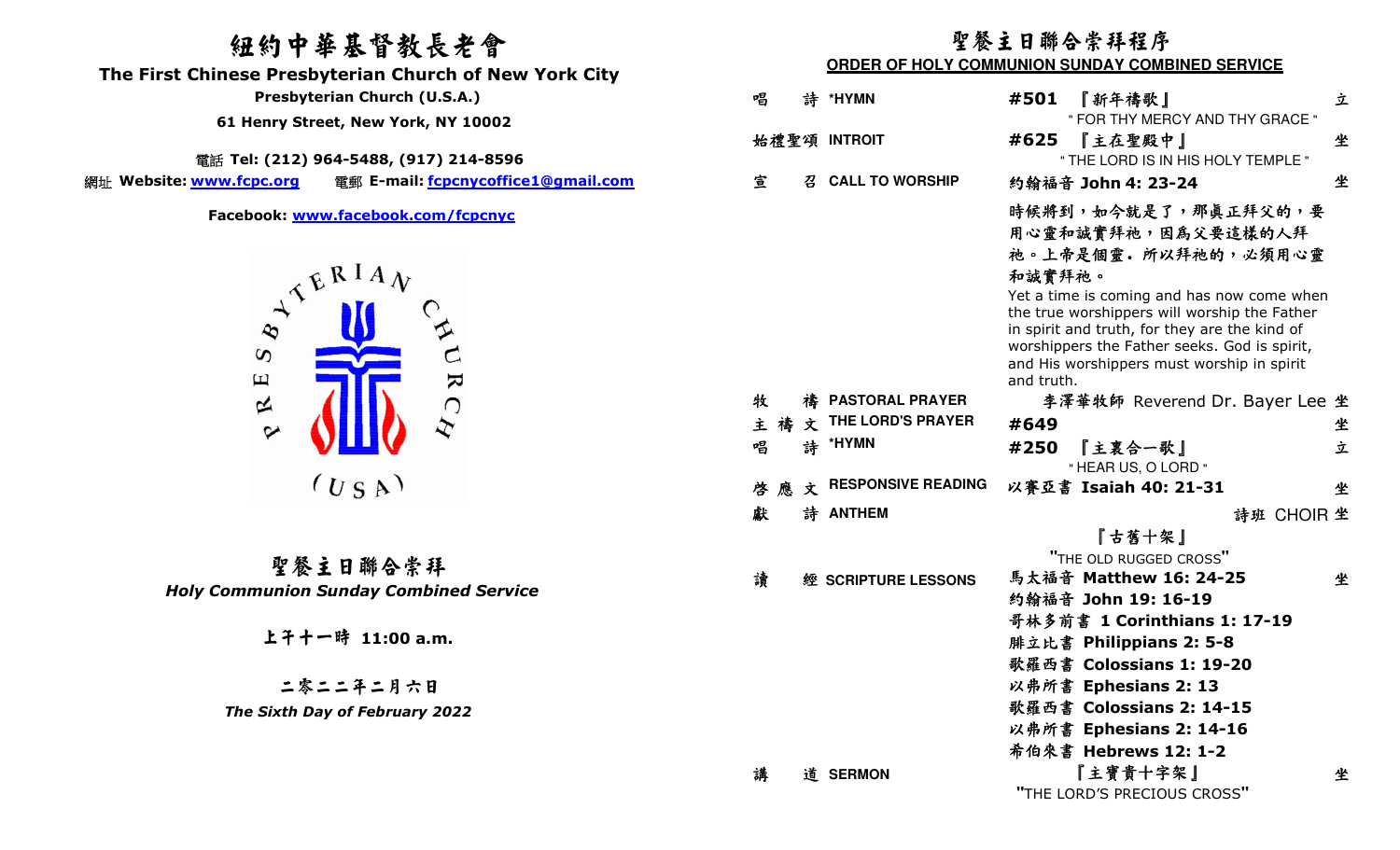| 榮耀<br><b>*GLORIA PATRI</b><br>頌                                                                                                                                 | (普頌底頁)                                                                                                                                                                                                                                                                                                                                                                                                                                                                             | 立                |                                                                                                                                                                                                                                                                                                                                                                                                                                                                               |  |
|-----------------------------------------------------------------------------------------------------------------------------------------------------------------|------------------------------------------------------------------------------------------------------------------------------------------------------------------------------------------------------------------------------------------------------------------------------------------------------------------------------------------------------------------------------------------------------------------------------------------------------------------------------------|------------------|-------------------------------------------------------------------------------------------------------------------------------------------------------------------------------------------------------------------------------------------------------------------------------------------------------------------------------------------------------------------------------------------------------------------------------------------------------------------------------|--|
| <b>ANNOUNCEMENTS</b><br>報<br>告<br>詩 HYMN<br>唱                                                                                                                   | #251<br>『永生之言歌』                                                                                                                                                                                                                                                                                                                                                                                                                                                                    | 坐<br>坐           | 永生的上帝,人類的審判者和拯救者,我們坦誠地承認,我們<br>過犯而試圖躲避祢,我們常為自己而活,拒絕去承擔別人的勞                                                                                                                                                                                                                                                                                                                                                                                                                    |  |
| <b>HOLY COMMUNION</b>                                                                                                                                           | " BREAK THOU THE BREAD OF LIFE "                                                                                                                                                                                                                                                                                                                                                                                                                                                   |                  | 他人,我們常忽視人類的痛苦,對那些飢餓的人、貧乏的人、                                                                                                                                                                                                                                                                                                                                                                                                                                                   |  |
| 聖<br>*MISSION STATEMENT                                                                                                                                         | 梁李萍清長老 CRE Peng C. Leong 坐                                                                                                                                                                                                                                                                                                                                                                                                                                                         |                  | 理會。上帝啊,懇求藉祢無限的慈悲饒恕我們諸般的罪,使我                                                                                                                                                                                                                                                                                                                                                                                                                                                   |  |
| 使命宣言<br>獻 OFFERING<br>奉<br>*OFFERTORY RESPONSE #644<br>獻禮文<br>祝<br>福<br>*BENEDICTION<br>*AMEN<br>頌<br>阿們<br>詩<br>唱<br>*HYMN                                     | 請於崇拜後,投入奉獻箱内<br>Please drop in the Offering Box after Service. 坐<br>李澤華牧師 Reverend Dr. Bayer Lee 立<br>#675<br>#172<br>『奇妙十架歌』<br>" WHEN I SURVEY THE WONDROUS CROSS "                                                                                                                                                                                                                                                                                                              | 立<br>立<br>立<br>立 | 釋放出來,從此追隨祢的旨意和遵行祢的誡命.奉主耶穌基督<br>Eternal God, our judge and redeemer: we confess that we have<br>thee, for we have done wrong. We have lived for ourselves.<br>shoulder the troubles of others and turned from our neighbors.<br>the pain of the world, and passed by the hungry, the poor, and t<br>O God, in thy great mercy, forgive our sin and free us from selfis<br>may choose thy will and obey thy commandments; through Jesu<br>Amen.<br><u> 使命宣言 MISSION STATEME</u> |  |
| *please stand                                                                                                                                                   | 使徒信經 The Apostles' Creed                                                                                                                                                                                                                                                                                                                                                                                                                                                           |                  | 我們是紐約中華基督教長老會的會友,屬上帝的子民.致力<br>忠心事主,廣傳福音,服務社區,藉以彰顯天父愛世之宏旨。<br>We, as members of the First Chinese Presbyterian Church,<br>strive to nurture our spirituality, serve God faithfully, spread<br>service the community that God's great love may be manife                                                                                                                                                                                                                        |  |
|                                                                                                                                                                 |                                                                                                                                                                                                                                                                                                                                                                                                                                                                                    |                  |                                                                                                                                                                                                                                                                                                                                                                                                                                                                               |  |
|                                                                                                                                                                 | 我信上帝, 全能的父, 創造天地的主. 我信我主耶穌基督, 上帝的獨生子<br>因聖靈感孕,由童貞女馬利亞所生,在本丟彼拉多手下受難,被釘於十字架<br>受死埋葬,降在陰間,第三天從死人中復活,升天,坐在全能父上帝的右邊,<br>將來必從那裏降臨,審判活人死人. 我信聖靈, 我信聖而公之教會,<br>我信聖徒相通, 我信罪得赦免, 我信身體復活, 我信永生. 阿們.                                                                                                                                                                                                                                                                                           |                  | 啓應文:以賽亞書 40:21<br>主席啓: 你們豈不曾知道嗎?你們豈不曾聽見嗎?<br>你們嗎? 自從立地的根基,你們豈沒有明<br>上帝坐在地球大圈之上,地上的居民好像:<br>會眾應:                                                                                                                                                                                                                                                                                                                                                                               |  |
| was crucified, died, and was buried; He descended to the dead.<br>On the third day He rose again; He ascended into heaven,<br>to judge the living and the dead. | I believe in God, the Father almighty, creator of heaven and earth.<br>I believe in Jesus Christ, God's only Son, our Lord, who was conceived<br>by the Holy Spirit, born of the Virgin Mary, suffered under Pontius Pilate,<br>He is seated at the right hand of the Father, and He will come again<br>I believe in the Holy Spirit, the Holy Catholic Church, the communion of saints,<br>the forgiveness of sins, the resurrection of the body, and the life everlasting. AMEN. |                  | 慢子,展開諸天如可住的帳棚。<br>祂使君王歸於虛無,使地上的審判官成為<br>啓:<br>應: 他們是剛才栽上,剛才種上,根也剛才扎在<br>便都枯乾,旋風將他們吹去,像碎稭一樣。<br>那聖者説: 你們將誰比我,叫他與我相等!<br>啓:<br>應: 你們向上舉目,看誰創造這萬象, 按數目今<br>因祂的權能,又因祂的大能大力,連一個者<br>啓:雅各啊,你為何說:我的道路向耶和華隱;<br>何言: 我的冤屈上帝並不查問?                                                                                                                                                                                                                                                       |  |

# 使徒信經 **The Apostles' Creed**

 永生的上帝,人類的審判者和拯救者,我們坦誠地承認,我們常為自己所犯的 過犯而試圖躲避祢,我們常為自己而活,拒絕去承擔別人的勞苦重擔而不關心 他人,我們常忽視人類的痛苦,對那些飢餓的人、貧乏的人、受壓制的人毫不 理會。上帝啊,懇求藉祢無限的慈悲饒恕我們諸般的罪,使我們能從自私當中 釋放出來,從此追隨祢的旨意和遵行祢的誡命.奉主耶穌基督聖名而求,阿們。 Eternal God, our judge and redeemer: we confess that we have tried to hide from thee, for we have done wrong. We have lived for ourselves. We have refused to shoulder the troubles of others and turned from our neighbors. We have ignored the pain of the world, and passed by the hungry, the poor, and the oppressed. O God, in thy great mercy, forgive our sin and free us from selfishness, that we may choose thy will and obey thy commandments; through Jesus Christ our Lord. Amen.

# 使命宣言 **MISSION STATEMENT**<br>"<sup>那目光会地会力</sup> 景点<sup>的不同 第十的3</sup>

## 我們是紐約中華基督教長老會的會友,屬上帝的子民.致力培育信徒的靈命, 忠心事主,廣傳福音,服務社區,藉以彰顯天父愛世之宏旨.

 We, as members of the First Chinese Presbyterian Church, the people of God, strive to nurture our spirituality, serve God faithfully, spread the Gospel and service the community that God's great love may be manifested.

# 啟應文**:** 以賽亞書 **40: 21-31**

- 主席啟**:** 你們豈不曾知道嗎?你們豈不曾聽見嗎?從起初豈沒有人告訴你們嗎? 自從立地的根基,你們豈沒有明白嗎?
- 會眾應**:** 上帝坐在地球大圈之上,地上的居民好像蝗蟲。祂舖張穹蒼如 幔子, 展開諸天如可住的帳棚。
	- 啟**:** 祂使君王歸於虛無,使地上的審判官成為虛空。
- 應**:** 他們是剛才栽上,剛才種上,根也剛才扎在地裡;祂一吹在其上, 便都枯乾,旋風將他們吹去,像碎稭一樣。
	- 啟**:** 那聖者說**:** 你們將誰比我,叫他與我相等呢?
	- 應**:** 你們向上舉目,看誰創造這萬象**,** 按數目領出**,**他一一稱其名**,** 因祂的權能,又因祂的大能大力,連一個都不缺。
- 啟**:** 雅各啊,你為何說: 我的道路向耶和華隱藏? 以色列啊,你為 何言: 我的冤屈上帝並不查問?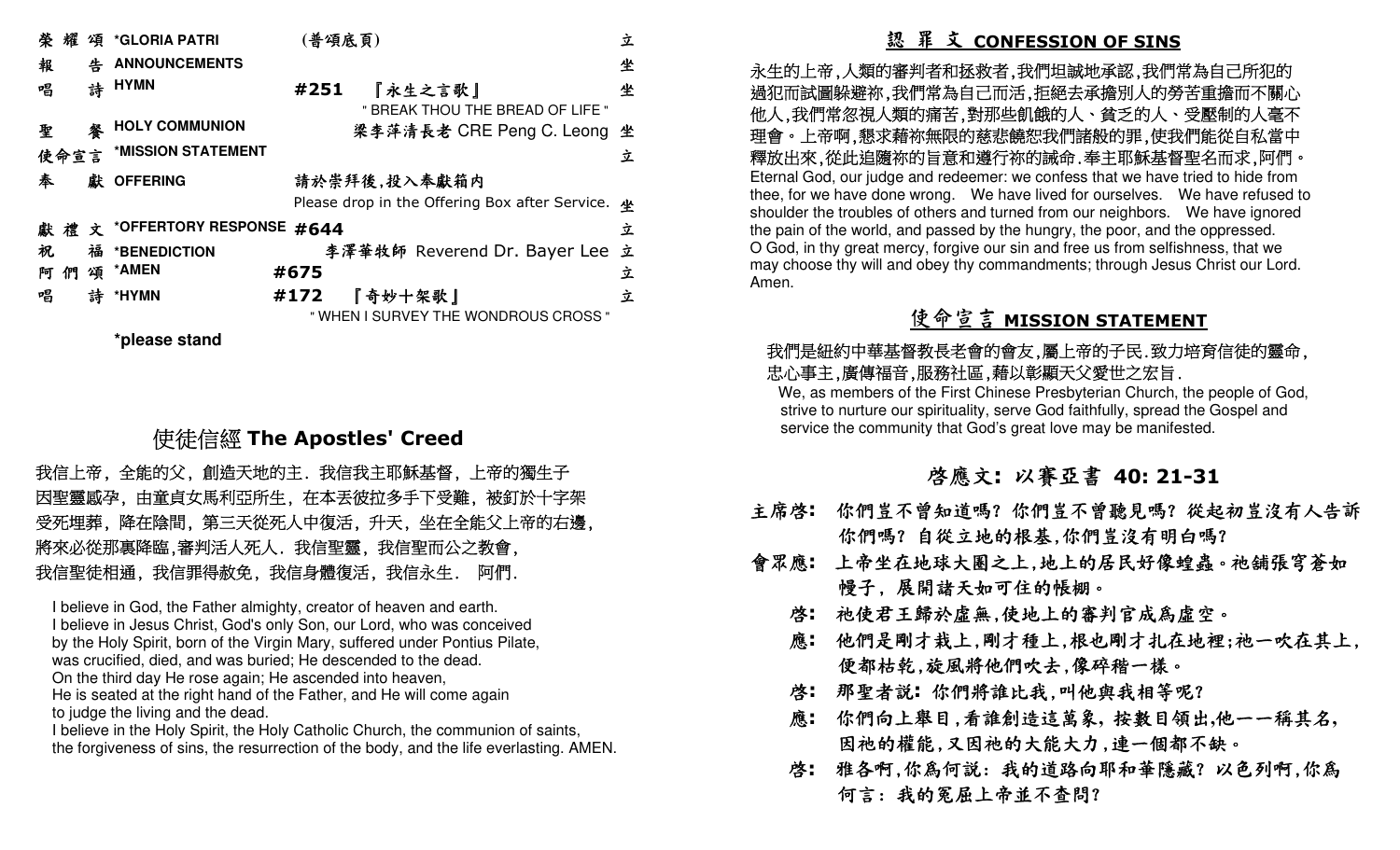- 應**:** 你豈不曾知道嗎?你豈不曾聽見嗎?永在的上帝耶和華,創造 地極的主,並不疲乏,也不困倦,祂的智慧無法測度。
	- 啟**:** 疲乏的,祂賜能力; 。軟弱的,祂加力量。
	- 應**:** 就是少年人也要疲乏困倦,強壯的也必全然跌倒;
	- 同讀**:** 但那等候耶和華的,必從新得力。他們必如鷹展翅上騰,他們 奔跑卻不困倦,行走卻不疲乏。

## **Responsive Reading: Isaiah 40: 21-31**

- 21 Do you not know? Have you not heard? Has it not been told you from the beginning? Have you not understood since the earth was founded?
- 22 He sits enthroned above the circle of the earth, and its people are like grasshoppers. He stretches out the heavens like a canopy, and spreads them out like a tent to live in.
- 23 He brings princes to naught and reduces the rulers of this world to nothing.
- 24 No sooner are they planted, no sooner are they sown, no sooner do they take root in the ground, than the blows on them and they wither, and a whirlwind sweeps them away like a chaff.
- 25 "To whom will you compare me? Or who is my equal?" says the Holy One.
- 26 Lift your eyes and look to the heavens: Who created all these? He who brings out the starry host one by one, and calls them each by name. Because of his great power and mighty strength, not one of them is missing.
- 27 Why do you say, O Jacob, and complain, O Israel, "My way is hidden from the Lord; my cause is disregarded by my God?"
- 28 Do you not know? Have you not heard? The Lord is the everlasting God, the Creator of the ends of the earth. He will not grow tired or weary, and his understanding no one can fathom.
- 29 He gives strength to the weary and increases the power of the weak.
- 30 Even youths grow tired and weary, and young men stumble and fall;
- 31 but those who hope in the Lord will renew their strength. They will soar on wings like eagles; they will run and not grow weary, they will walk and not be faint.

# 報告事項

## 1.歡迎首次參加主日崇拜之新朋友,盼望你能繼續參加聚會,散會後請留下姓名, 通訊處及電話與司事,以便教會與你聯絡。

 We extend our welcome to those who are worshipping with us for the first time today. Please leave your name, address and phone number with the ushers so that we can contact you in the future. We hope to see you again.

- 2.祈禱會: 逢禮拜四下午二時在本堂舉行,歡迎各兄姊屆時參加,因疫情影響者請在不同地方一齊誠心為教會守望禱告。
- 3.伉儷團契例會: 下主日下午二時舉行,請各團友屆時出席。
- 4.教友個人資料 (如住址、電話、電郵等) 如有更改,請通知本堂,以便更新作 日後保持聯絡之用。
- 5.各兄姊於教會辦公時間內每日上午九時至下午五時可用本堂電話 **(212) 964-5488**或手提電話 **(917) 214-8596**聯絡同工。
- **6.**本堂在網址 **www.fcpc.org** 上載主日週刊,講道錄音,請瀏覽及收聽。

## **誠聘主任牧師**

**紐約中華基督教⻑老會誠聘主任牧師。** 

**具美國⻑老會 (Presbyterian Church USA) 認同之神學學位,** 

**三年服務堂會經驗, 需能講流利粵語, 及具備英語溝通能力。** 

**請寄履歷致:PNC,**

The First Chinese Presbyterian Church

61 Henry Street, New York, NY 10002, <u>或電郵 f<mark>cpcsession@gmail.com</mark></u>

The First Chinese Presbyterian Church is seeking a Pastor (Head of Staff). The candidate should possess qualifications acceptable by the Presbyterian Church (USA) for Minister of Word and Sacrament, with 3 years of pastoral experience, and fluency in Cantonese and spoken English.Please send resume to: PNC, The First Chinese Presbyterian Church,

61 Henry Street, New York, NY10002, or Email: fcpcsession@gmail.com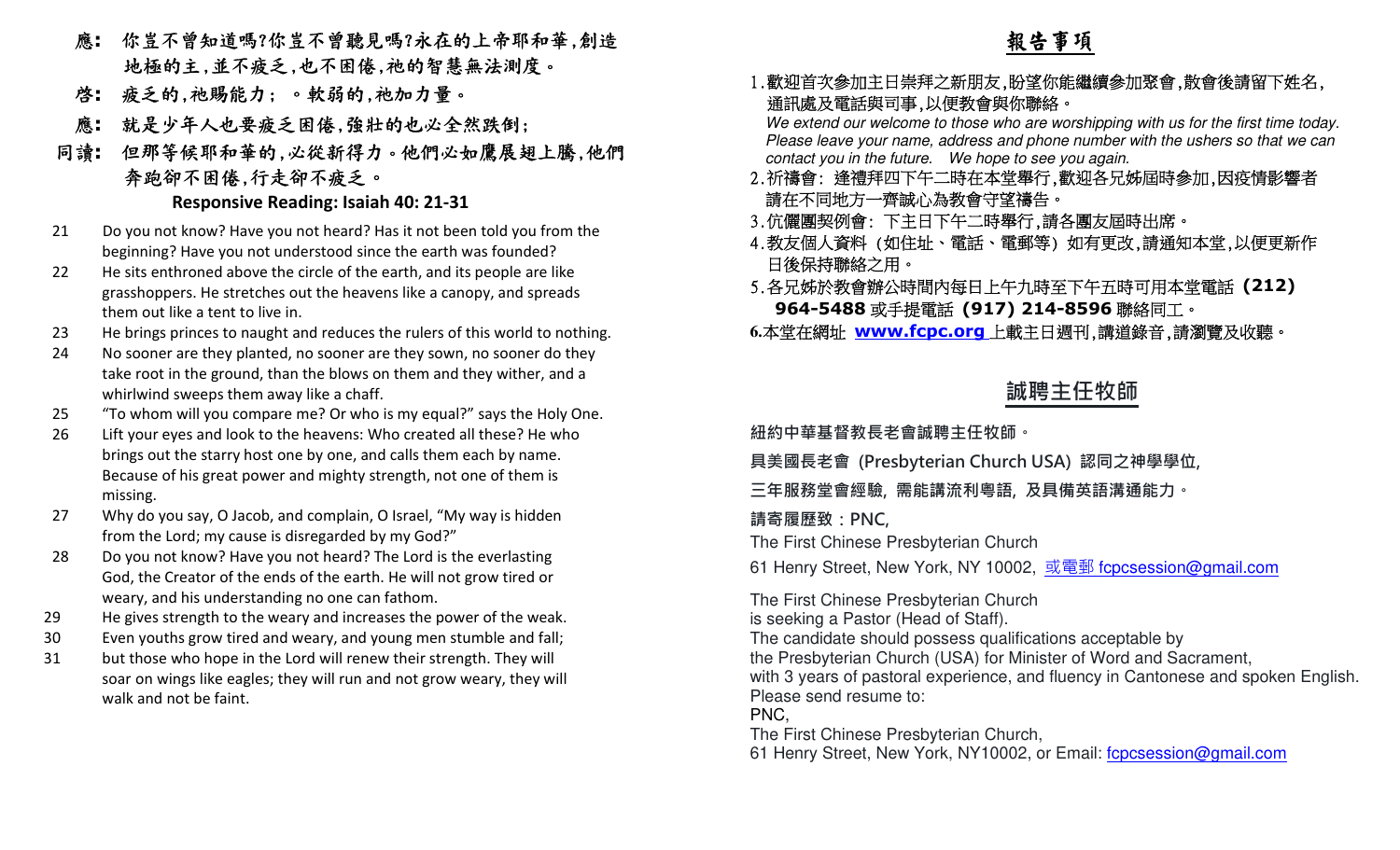## **誠聘 Position Vacant**

## **須有大學學歷; 能講流利粵語; 及具備英語,華語溝通能力**;

### 獻<sup>花</sup>

# 代禱事項

- 
- 
- 
- 
- 
- 

- -

- 
- 
- 

| 誠聘 Position Vacant                                                                                                                                                                                                                                                                                                                                                                                                                                                                                                                                                                                      | 詩班獻詩歌詞                                                                                                                                                                                                                                                                                                                                                                                                                                                                                                                                                                                                                                                                                                                                                                             |  |  |  |
|---------------------------------------------------------------------------------------------------------------------------------------------------------------------------------------------------------------------------------------------------------------------------------------------------------------------------------------------------------------------------------------------------------------------------------------------------------------------------------------------------------------------------------------------------------------------------------------------------------|------------------------------------------------------------------------------------------------------------------------------------------------------------------------------------------------------------------------------------------------------------------------------------------------------------------------------------------------------------------------------------------------------------------------------------------------------------------------------------------------------------------------------------------------------------------------------------------------------------------------------------------------------------------------------------------------------------------------------------------------------------------------------------|--|--|--|
| 紐約中華基督教長老會誠聘幹事。                                                                                                                                                                                                                                                                                                                                                                                                                                                                                                                                                                                         | 古舊十架                                                                                                                                                                                                                                                                                                                                                                                                                                                                                                                                                                                                                                                                                                                                                                               |  |  |  |
| 須有大學學歷; 能講流利粵語; 及具備英語,華語溝通能力;<br>中,英文,電腦打字。<br>請寄履歷致:Administrative Assistant<br>The First Chinese Presbyterian Church<br>61 Henry Street, New York, NY 10002, 或電郵 fcpcny@yahoo.com<br>The First Chinese Presbyterian Church<br>is seeking an Administrative Assistant:<br>The candidate should have some college credits; fluency in Cantonese;<br>spoken English and Mandarin; and ability to type English and Chinese.<br>Please send resume to:<br><b>Administrative Assistant</b><br>The First Chinese Presbyterian Church,<br>61 Henry Street, New York, NY10002, or Email: fcpcny@yahoo.com<br>花 | 1.各各他山嶺上,孤立一十字架,這是羞辱痛苦記號;<br>神愛子主耶穌,為世人被釘死,這十架為我最愛最寶。<br>副歌: 故我愛高舉十字寶架,直到在主台前見主面,我一生<br>要背負十字架,此十架可換公義冠冕。<br>2.主寶貴十字架,乃世人所輕視,於我却是真神仁慈,<br>神愛子主基督,離天堂眾榮華,甘願為世人背此苦架。<br>副歌: 故我愛高舉十字寶架,直到在主台前見主面,我一生<br>要背負十字架,此十架可換公義冠冕。<br>The Old Rugged Cross<br>1. On a hill far away, stood an old rugged cross, the emblem of suffering and<br>shame, and I love that old cross where the dearest and best for a world of<br>lost sinners was slain.<br>2. Oh, the old rugged cross, so despised by the world, has a wondrous at<br>traction for me for the dear Lamb of God, let His glory above to bear it to<br>dark Calvary.<br>Refrain: so I'll cherish the old rugged cross, till my trophies at last I lay down,<br>I will cling to the old rugged cross, and exchange it someday for a |  |  |  |
| 林伍新蘭女士紀念父母親伍淦學夫婦,家翁姑林賢銳夫婦,先夫林榮臻先生                                                                                                                                                                                                                                                                                                                                                                                                                                                                                                                                                                       | crown.<br>主日聯合崇拜事奉人員                                                                                                                                                                                                                                                                                                                                                                                                                                                                                                                                                                                                                                                                                                                                                               |  |  |  |
| 代禱事項                                                                                                                                                                                                                                                                                                                                                                                                                                                                                                                                                                                                    | 今主日(二月六日)<br>下主日(二月十三日)<br>聖餐主日                                                                                                                                                                                                                                                                                                                                                                                                                                                                                                                                                                                                                                                                                                                                                    |  |  |  |
| 1.為本堂各同工、全體長老、執事、董事及領袖們在教會中事奉的心志禱告。<br>2.為祈禱會禱告。求聖靈感動更多弟兄姊妹同心合意為教會守望。<br>3.為紐約市華埠社區禱告。願本堂藉著崇拜、關懷、社區服務、網絡廣播節目<br>廣傳福音。<br>4.為身體和心靈軟弱的弟兄姊妹禱告。求主醫治,使他們早日康復:<br>吳秀琼女士、林伍新蘭女士、陳玉金女士、張淑德女士、劉浪波夫人、<br>王金鐲先生。<br>5.為本堂聘牧事工禱告。求主差遣合適主任牧師來牧養教會。<br>6.為本堂聘請幹事禱告。求主差遣合適同工來協助堂務。                                                                                                                                                                                                                                                                                                                                     | 講員/主席<br>李澤華牧師<br>關悅雄長老<br>邵一嵐宣教師 / 方李芳執事<br>指揮/司琴<br>林主恩先生 / 江友正女士<br>林主恩先生 / 江友正女士<br>招<br>符<br>唐顯慶長老<br>趙林慕貞女士<br>聖餐主禮<br>梁李萍清長老<br>梁燊南長老<br>聖餐襄禮<br>翁華健長老<br>關李月霞執事<br>胡國傑長老<br>方李芳執事<br>聖餐預備<br>陳盧秀華執事<br>黃惠賜執事<br>黃惠賜執事<br>錄音/音響                                                                                                                                                                                                                                                                                                                                                                                                                                                                                                                                             |  |  |  |
| 7.為弟兄姊妹未信主的親友禱告。                                                                                                                                                                                                                                                                                                                                                                                                                                                                                                                                                                                        |                                                                                                                                                                                                                                                                                                                                                                                                                                                                                                                                                                                                                                                                                                                                                                                    |  |  |  |